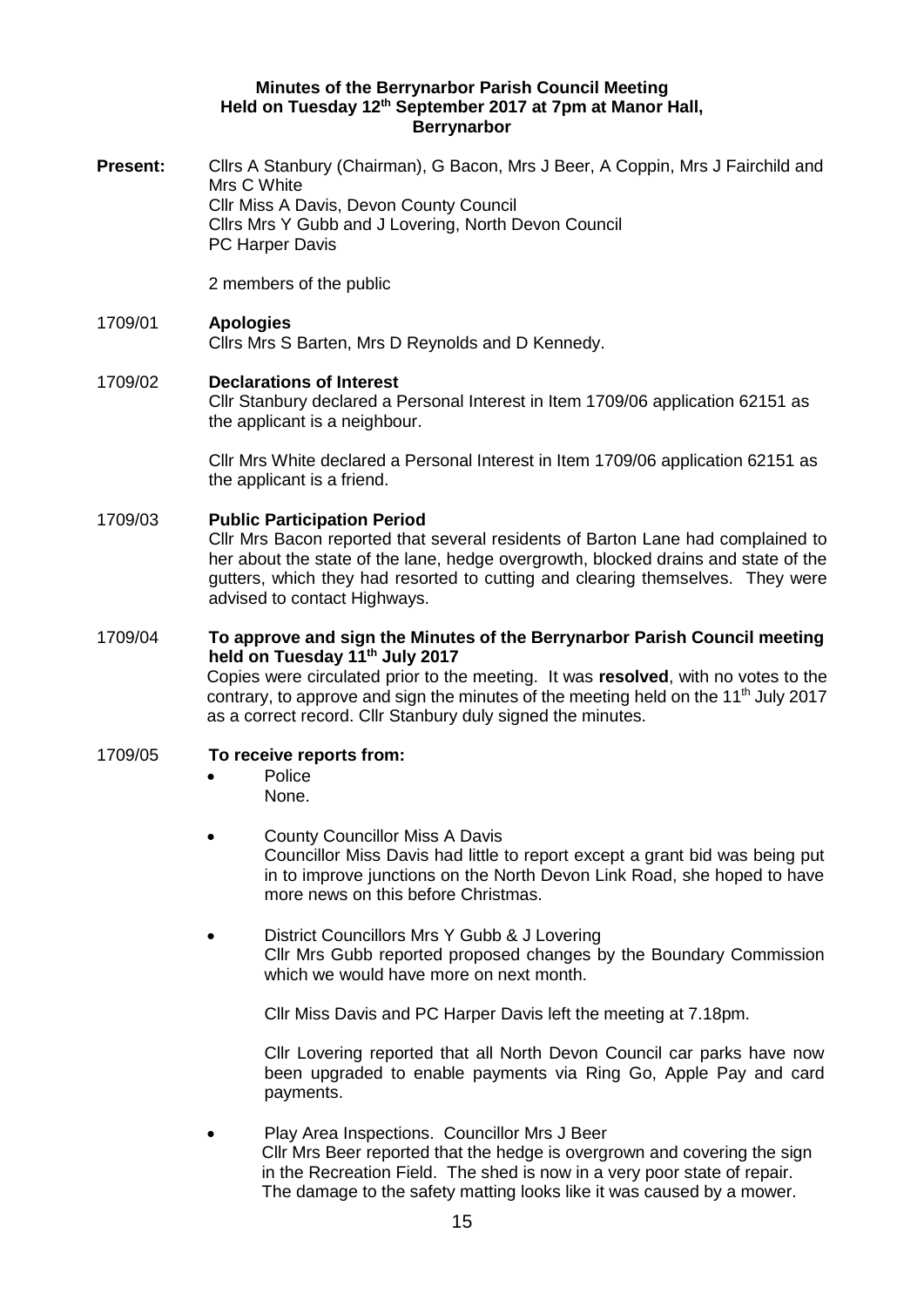The goal nets need securing on the north goal. The water butt is still in the field. She also requested that the grass be cut lower and collected on the football pitch as at the moment it is unfit for purpose.

- Councillor Mrs D Reynolds, Manor Hall Cllr Mrs Fairchild reported that the new lighting had been installed, but was not quite finished and three new members had joined the committee.
- Footpaths Report Councillor Mrs Fairchild Cllr Mrs Fairchild reported that the footpaths were well maintained but there was a problem with overflowing rubbish from the dustbin at the end of Old Coast Road, it was suggested the Parish Council contact NDC's contractor to empty.
- Dog Exercise area Councillor Mrs White Nothing to report.
- Meetings/events attended by Councillors/Clerk It was noted that Cllr Coppin, Mrs Gubb and the Parish Clerk had attended a meeting with NDC to discuss the possible adoption of the car park and public toilets.

# 1709/06 **Planning & Planning Correspondence**

Planning Applications: to consider Planning Applications received to date **63551** Erection of porch Location: 24 Berrynarbor Park, Berrynarbor, Ilfracombe Applicant/Agent: Mr Sowerby

It was **resolved**, with no votes to the contrary, to recommend APPROVAL.

Planning Decisions: The Planning Authority has given Approval for: **63295** Approval of details in respect of discharge of condition 3 (archaeological work) attached to planning permission 57349 at Stowford Farm Meadows, Berrynarbor, Ilfracombe

The following application has been Withdrawn

**62319** Notification of works to trees in a Conservation Area in respect of removal of one Mountain Ash tree at open space Barton Lane, Berrynarbor

Planning Appeal **62151** Conversion of barn to form one residential dwelling together with new vehicular access Location: Hempster Farm, Berrynarbor, Ilfracombe Application/Agent: Mrs Holland

It was **resolved**, with no votes to the contrary, to note the above information.

1709/07 **Matters to Note** (correspondence is available from the Clerk unless otherwise stated)

- Completion of Monthly Defibrillator report
- DALC's August newsletter
- DALC's Annual Report 2016/2017
- Come Martin, Berrynarbor and East Down Police August and September 2017 Newsletter (available on the Website)
- Details of Project Griffin a national counter terrorism awareness initiative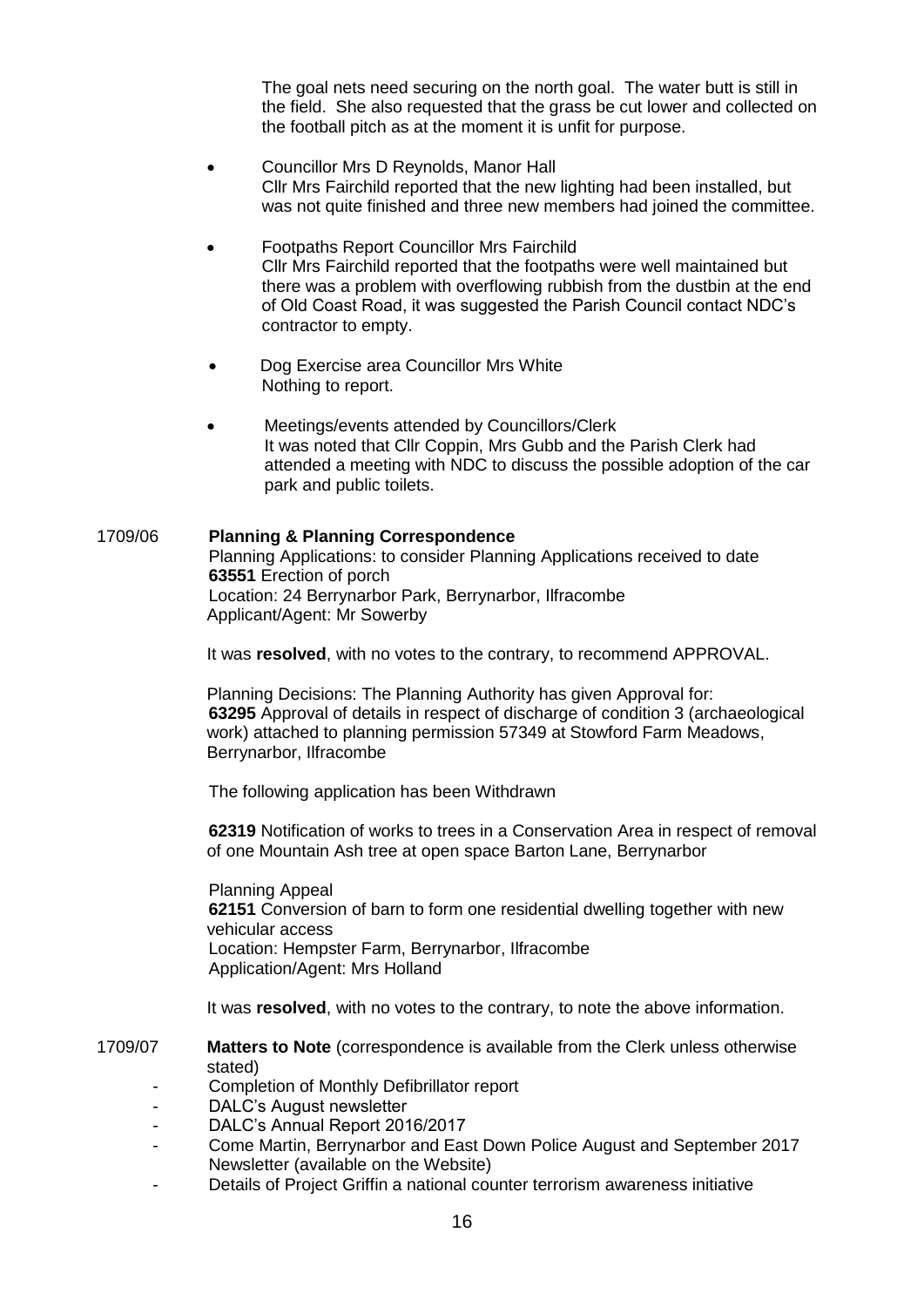(available on the website)

- Correspondence from South West Coast Path Association and registration details for South West Coast Path 2017 Challenge
- NALC Legal Briefing General Data Protection Regulation summary of main provisions (information enclosed for Cllrs)
- Application to Tesco Bags of Help for replacement of the Bus Shelter on the A399
- Clerks and Councils Direct September 2017

 It was **resolved**, with no votes to the contrary, to note the above. It was agreed that Cllr Mrs Bacon would complete the Defibrillator checks and report to Cllr Mrs White who would complete the monthly submissions.

## 1709/08 **To approve payments and receipts to date**

The following payments were received: -

| Payments 12th July 2017 - 12th September 2017 2017                                                 |            |
|----------------------------------------------------------------------------------------------------|------------|
| <b>Clerk's August Salary</b>                                                                       | £300 (Net) |
| <b>HMRC PAYE</b>                                                                                   | £75        |
| <b>Clerk's September Salary</b>                                                                    | £300 (Net) |
| <b>HMRC PAYE</b>                                                                                   | £75        |
| Buckets and Sparkle, July Toilet Cleaning                                                          | £100       |
| Buckets and Sparkle, August Toilet Cleaning                                                        | £108.99    |
| <b>British Gas, electricity</b>                                                                    | £7.67      |
| South West Water                                                                                   | £33.79     |
| <b>Payments total:</b>                                                                             | £1,000.45  |
| $D_{\text{non-1}}$ and $D_{\text{on}}$ and $D_{\text{on}}$ and $D_{\text{on}}$ and $D_{\text{on}}$ |            |

#### **Receipts 12th July 2017 – 12th September 2017**  Interest  $£0.71$ **Receipts total: £0.71**

Members were informed that both the Council and Contractor had not been content with the standard of cleaning of the public toilets during August, therefore the Contractor had adjusted the invoice down by half to £58.99 making a new payments total of £950.45 and it was **resolved**, with no votes to the contrary, to approve the amended payments.

# 1709/09 **To receive budget review**  The budget review and bank reconciliation were circulated prior to the meeting and it was **resolved**, with no votes to the contrary, to note the information. 1709/10 **To consider tenders to works to trees in the Recreation Field**

The tenders were circulated prior to the meeting and it was resolved, with no votes to the contrary, to seek advice from NDC's Tree Officer.

# 1709/11 **To consider the condition of the shed in the Recreation Field**

It was noted that the shed was in a bad state of repair. It was **resolved**, with no votes to the contrary, for Cllr Stanbury to remove the doors of the shed, to seek alternative shelter/shed proposals and to consult with the school.

1709/12 **To consider tenders to undertake repair works to play equipment as identified in the Annual ROSPA report** It was **resolved**, with no votes to the contrary, to pursue further tenders.

#### 1709/13 **To consider tenders to install the new iron village signs** The tenders were circulated prior to the meeting and it was **resolved**, with no votes to the contrary, to accept the tender from A&B contractors and to ensure they obtain any necessary permits to undertake the work.